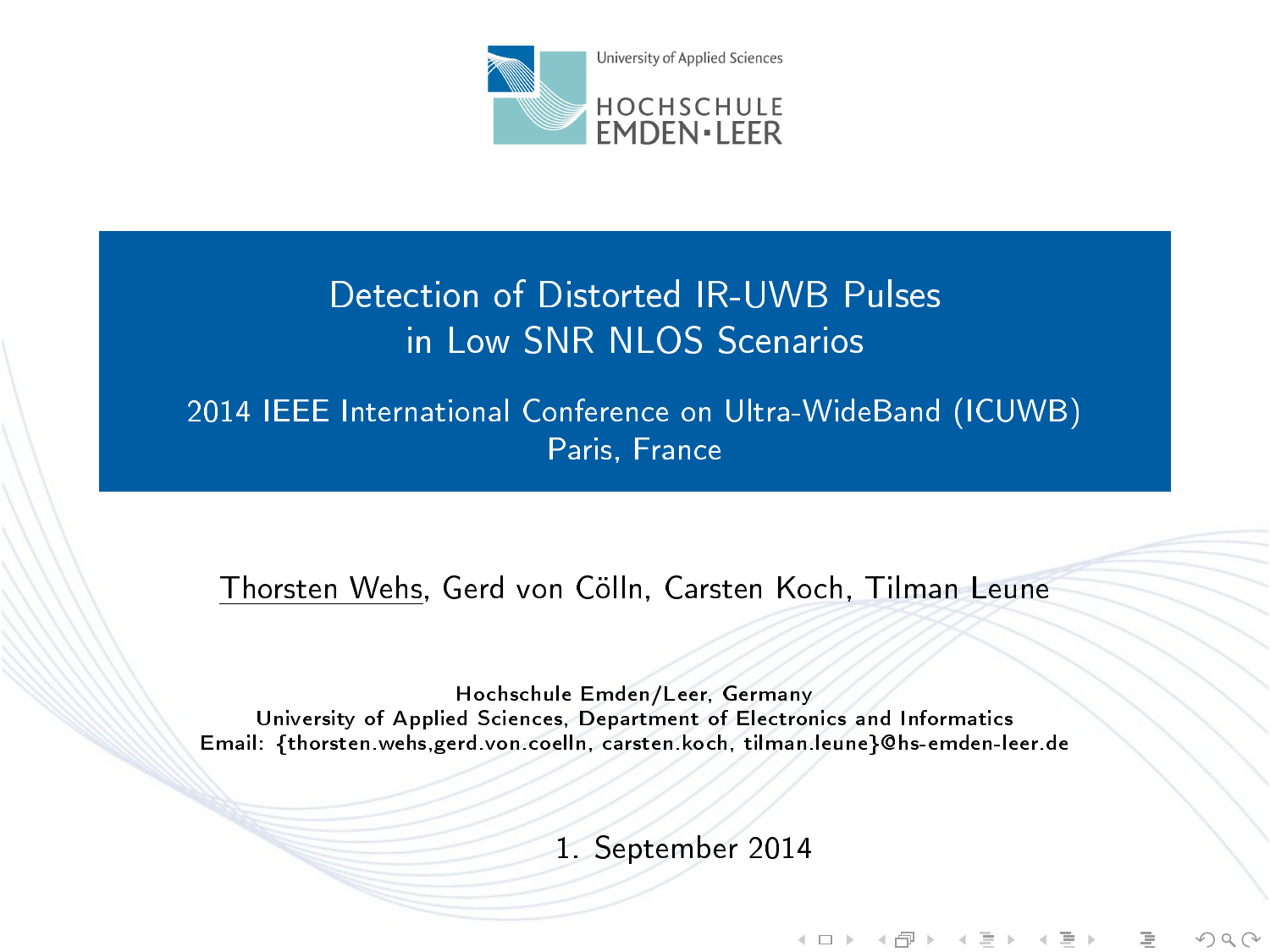

[Outline](#page-1-0)

# **Outline**

# **Outline**

- $\triangleright$  Motivation and preliminary thought(s)
- $\blacktriangleright$  Proposed algorithm
- $\blacktriangleright$  Experiment
- $\blacktriangleright$  Performance
- $\blacktriangleright$  Summary and outlook



Figure: Project funding

<span id="page-1-0"></span> $\equiv$   $\rightarrow$ Ξ

 $\leftarrow$   $\Box$   $\rightarrow$ 

 $\leftarrow$   $\overline{m}$   $\rightarrow$  $\rightarrow$   $\pm$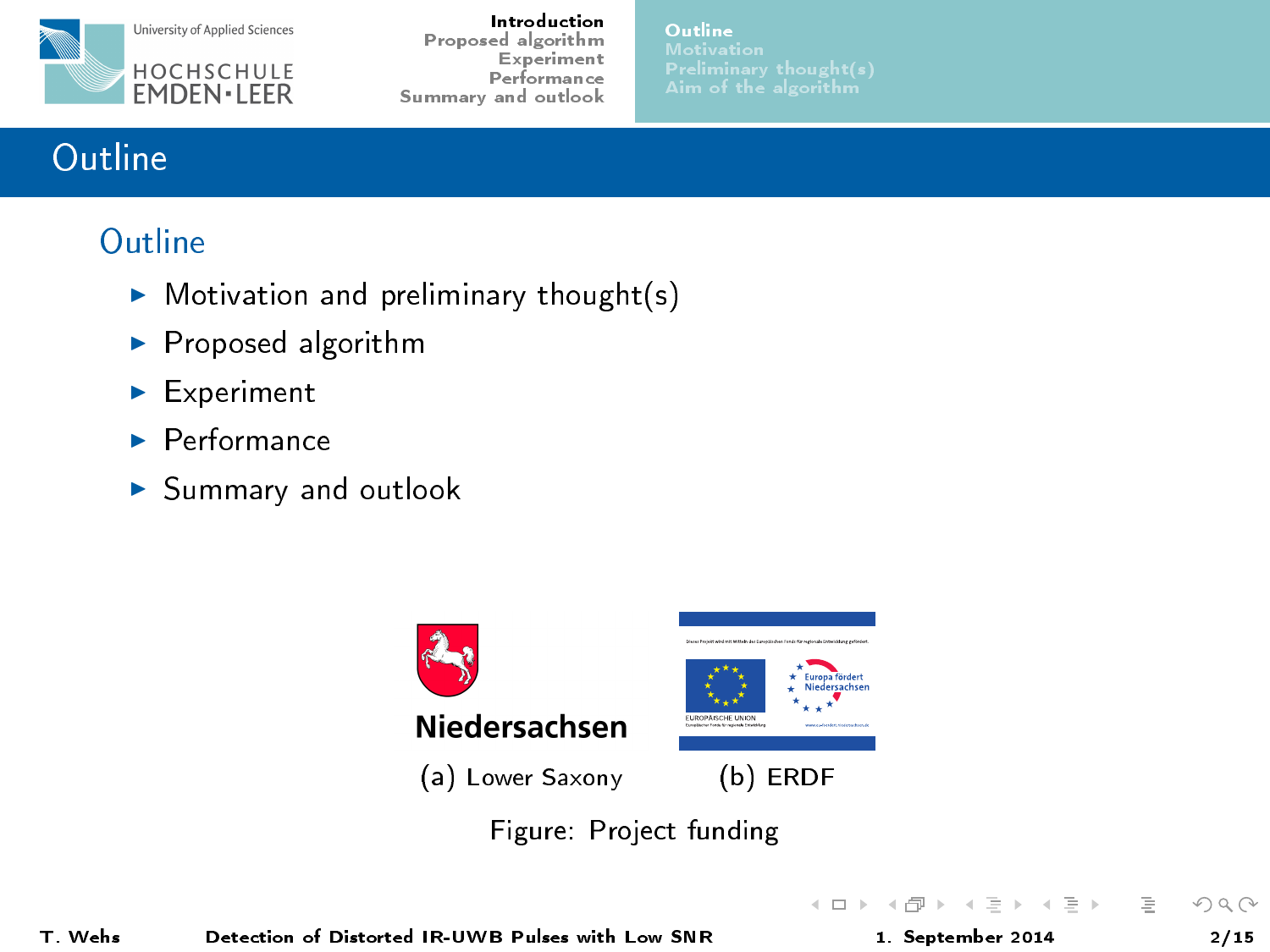

[Motivation](#page-2-0)

# **Motivation**

- indoor localization next big thing in navigation
- $\triangleright$  IR-UWB enables high accuracy ToF (time-of-flight) ranging
- $\triangleright$  bottlenecks are NLOS  $($ non-line-of-sight) effects  $(cf [5])$  $(cf [5])$  $(cf [5])$
- $\triangleright$  ensuring sufficient LOS (line-of-sight) links often not feasible
- $\blacktriangleright$  frequent and critical NLOS case: penetration of material (typically walls)
	- $\blacktriangleright$  distortion of pulse shape (cf. [\[4\]](#page-13-1))
	- attenuation of signal energy
	- ightharpoonup bias in ranging (cf.  $[2, 1]$  $[2, 1]$ )



<span id="page-2-0"></span>Figure: exemplary indoor localization scenario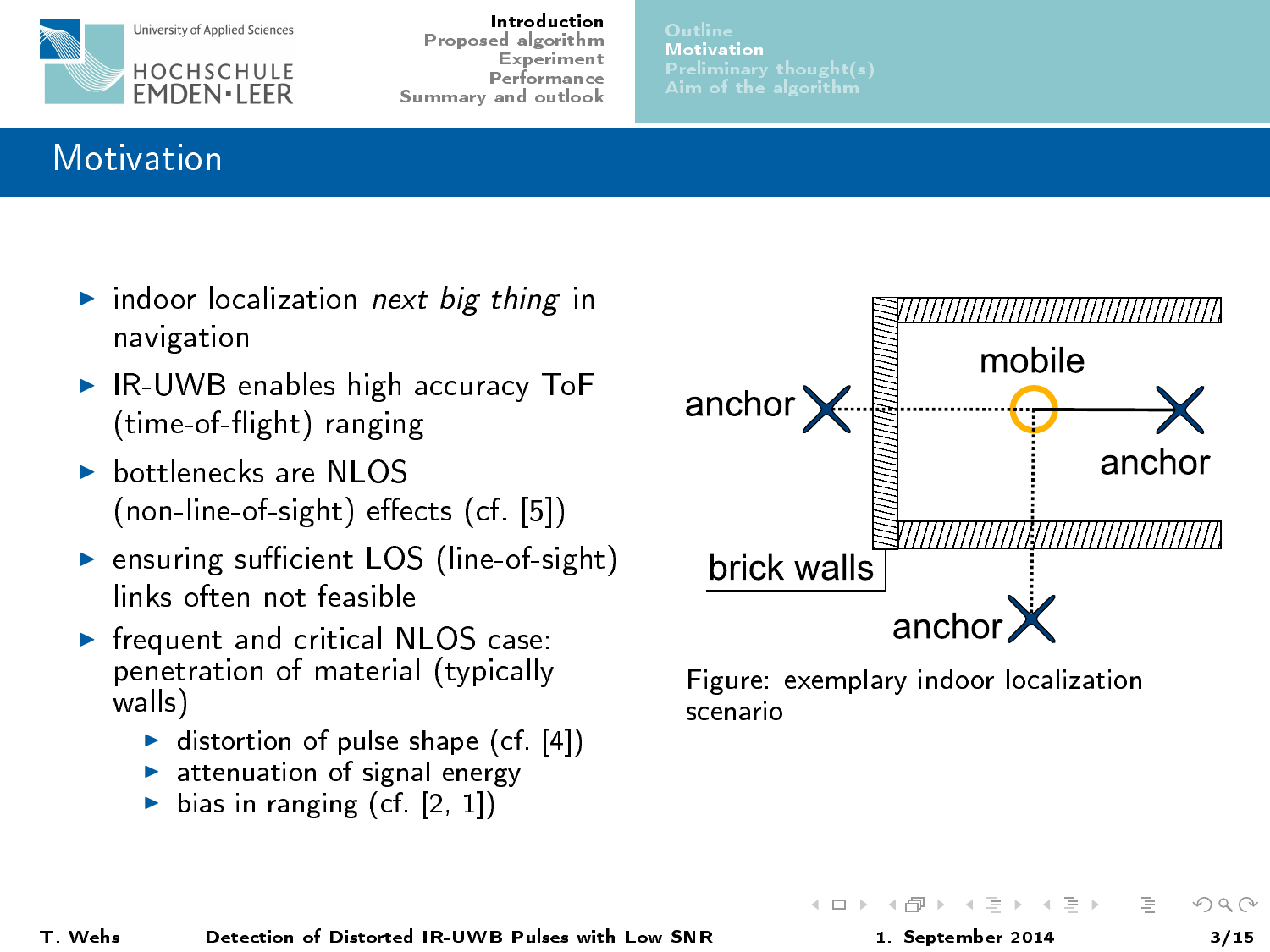

# Preliminary thought(s)

#### Pulse detection in frequency domain

- $\blacktriangleright$  relative/different shift of containing frequencies
- $\triangleright$  reduced correlation coefficient with pulse template in time domain
- $\blacktriangleright$  amplitude spectrum less affected than phase spectrum
- $\triangleright$  idea: correlation of amplitude spectrums often outperforms correlation in time domain

#### Distance candidates in ranging

- $\triangleright$  strong attenuation results in low SNR
- $\triangleright$  distinct determination of first received pulse not possible (cf. [\[3\]](#page-13-4))
- $\triangleright$  detect serveral sample values with high probability to be an UWB pulse

<span id="page-3-0"></span> $\rightarrow \equiv +$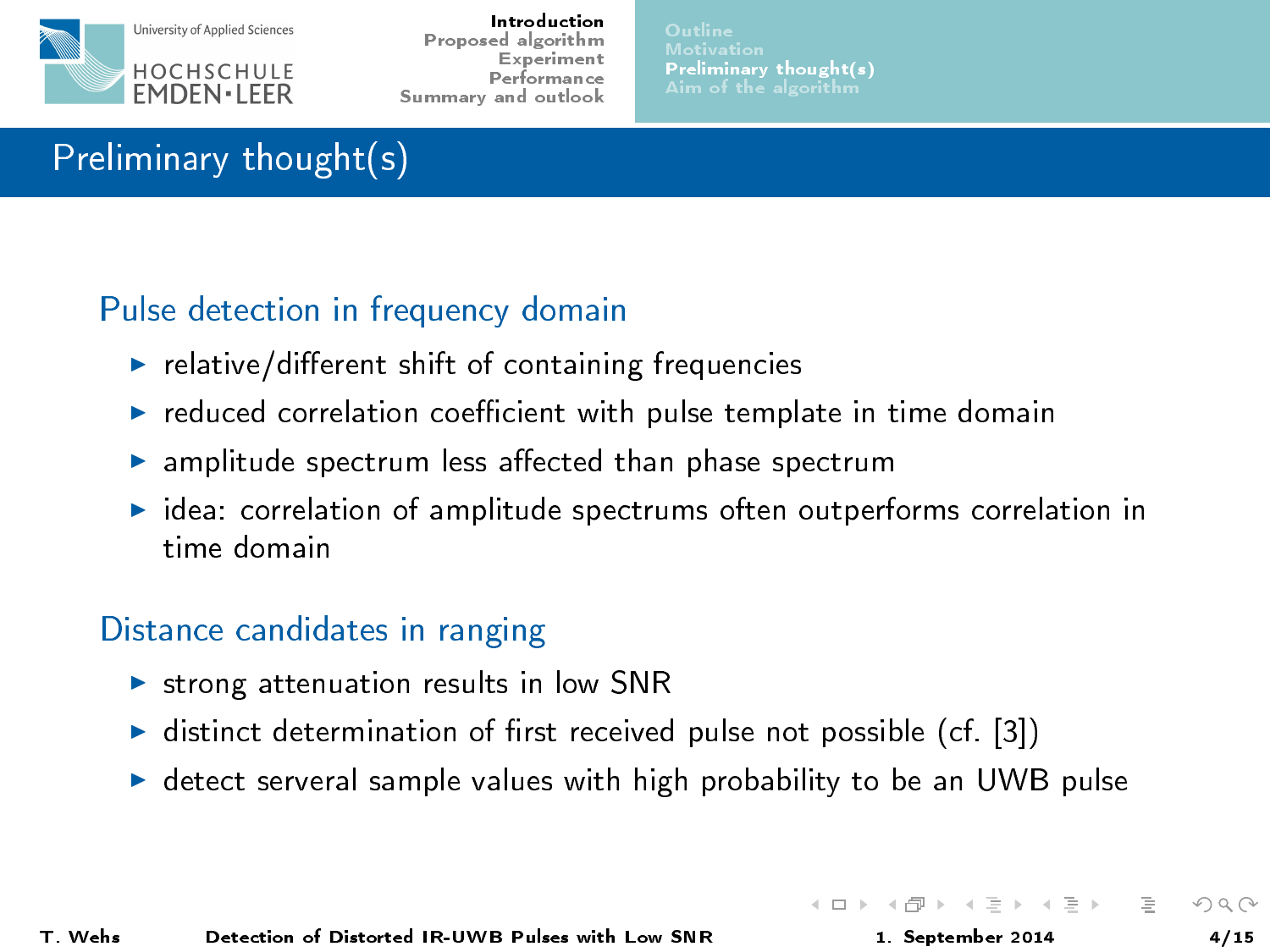

[Aim of the algorithm](#page-4-0)

イロト イ押 トイヨ トイヨト

 $\equiv$ 

<span id="page-4-0"></span> $\Omega$ 

# Aim of the algorithm

#### Aim of the proposed algorithm:

(1) reduce the number of pulse candidates for a defined detection quality or

 $(2)$  improve the detection quality with a defined number of pulse candidates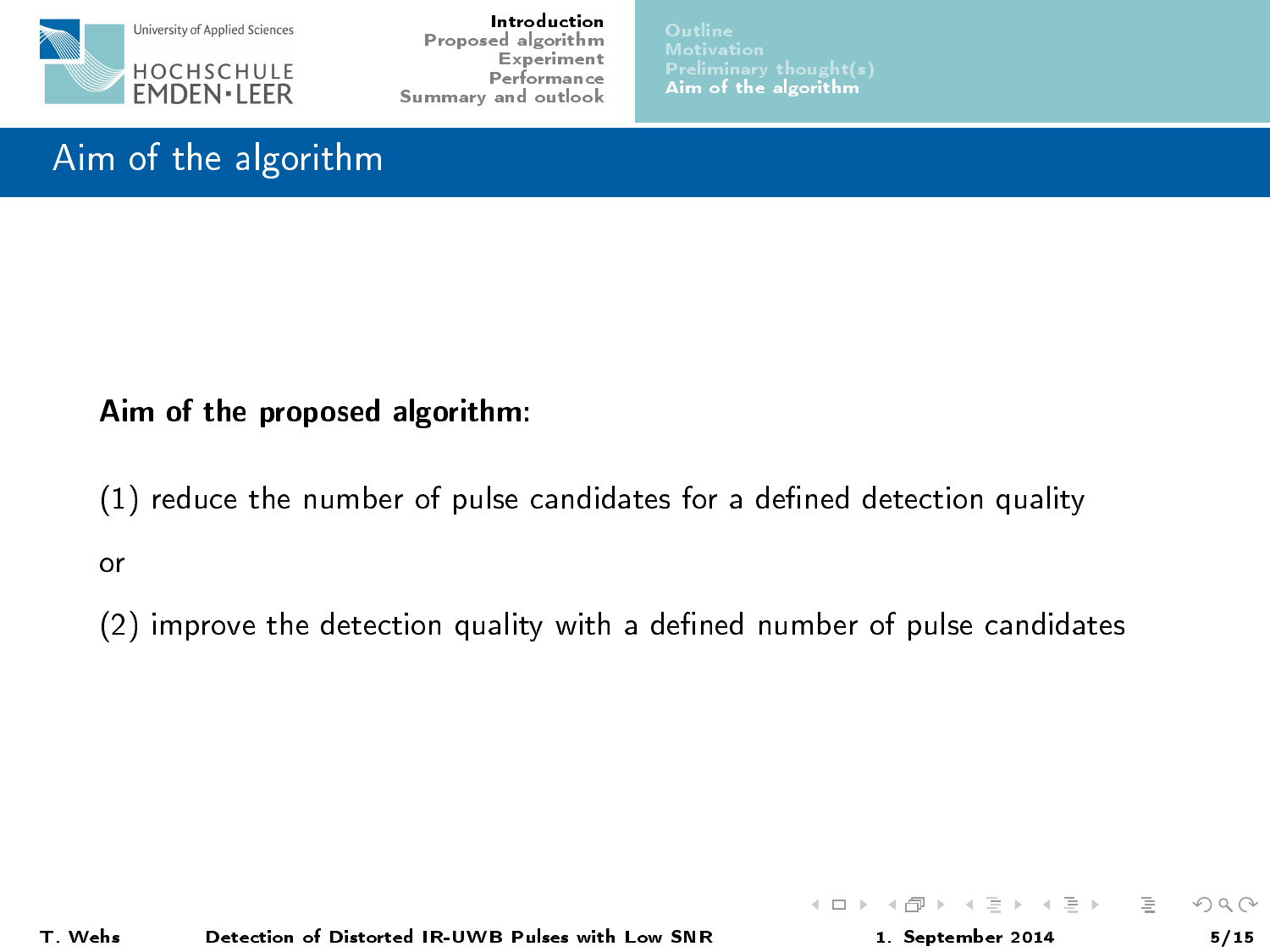

|F|[-correlation](#page-5-0)

# Pulse candidate detection on |F|-correlation

## Algorithm details

- ▶ core operation: short-time Fourier transform (STFT) on received signal
- $\triangleright$  STFT with different window sizes (reducing leakage effects)
	- $\blacktriangleright$  e.g.  $n_r = 3$ : {1, 1.5, 1.7} · pulse width
- $\blacktriangleright$  amplitude spectrograms  $S_{n_r}$ :  $S_{n_r}[i, k] = |X[i, k]|^2$
- $\triangleright$  column-wise Pearson correlation with spectrum of pulse template:  $\rho_{fS}[i] =$ рсс $(\bm{C_i}, \bm{a_s})$  $\int > 0$  pcc $(C_i, a_s)$  $\leq 0$  0

<span id="page-5-0"></span>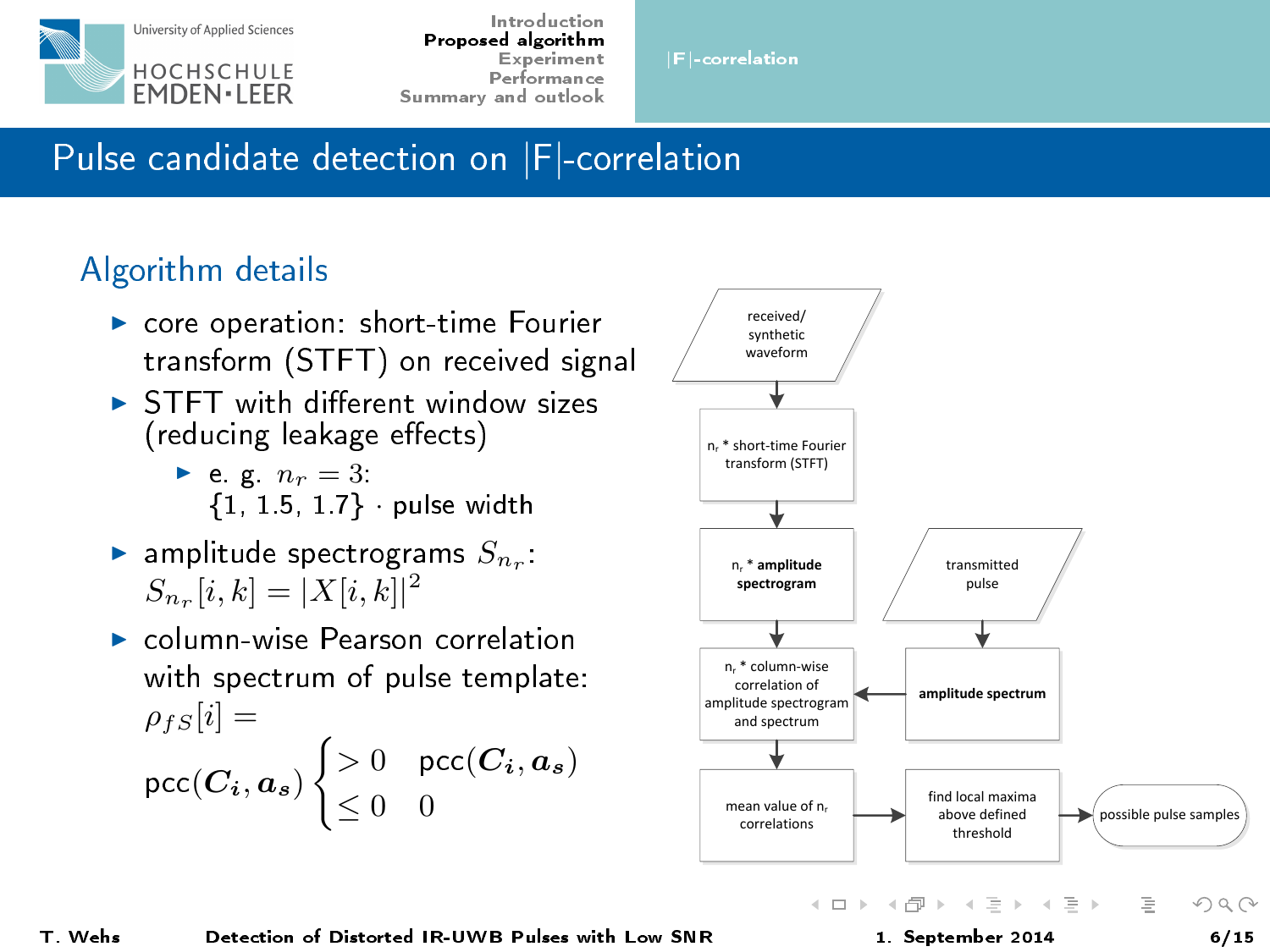

|F|[-correlation](#page-5-0)

ı  $\mathbf{I}$  $\mathbf{I}$  $\mathbf{I}$  $\mathbf{I}$  $\mathbf{I}$  $\mathbf{I}$  $\mathsf{I}$ 

Pulse candidate detection on |F|-correlation

### Algorithm details

 $\triangleright$  matrix of correlation values:

$$
\begin{array}{ccc} \rho_{fM}[i,u] = & & \\ \rho_{fS1}[1] & \rho_{fS1}[2] & \cdots & \rho_{fS1}[n_s] \\ \rho_{fS2}[1] & \rho_{fS2}[2] & \cdots & \rho_{fS2}[n_s] \\ & & & \\ \rho_{fS_{nr}}[1] & \rho_{fS_{nr}}[2] & \cdots & \rho_{fS_{nr}}[n_s] \end{array}
$$

- $\blacktriangleright$  column-wise average of coefficients:  $\rho_{fA}[i] = \overline{R}_i$
- $\blacktriangleright$  detection of local maxima:  $Z[i] =$

 $\mathsf{sgn}[\rho_{fA}']'$  $\sqrt{ }$  $\int$  $\mathbf{I}$  $< 0$  local maximum  $= 0$  other fct. value  $> 0$  local minimum

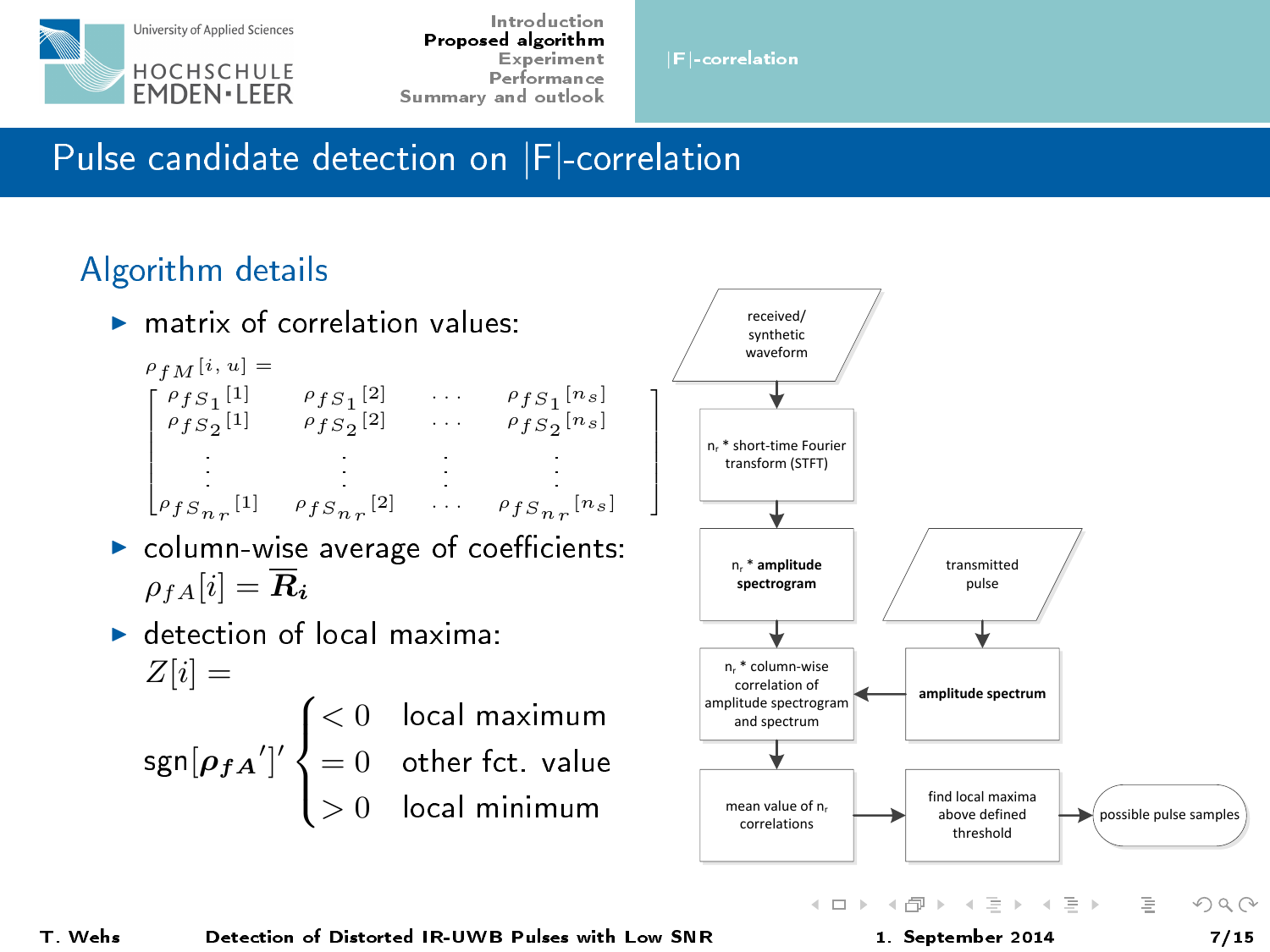

[Material parameters](#page-7-0)

# Dielectric material parameters

#### Exemplary material: brick

- $\blacktriangleright$  dielectric material parameters
- $\triangleright$  bandwidth from 2 GHz to 11 GHz
- $\triangleright$  based on Jing et al. [\[4\]](#page-13-1)
- $\blacktriangleright$  frequency dependent
- $\blacktriangleright$  non-linear impact on propagation
	- $\blacktriangleright$  amplitude constant
	- $\blacktriangleright$  phase constant



Figure: dielectric parameters material brick

<span id="page-7-0"></span> $OQ$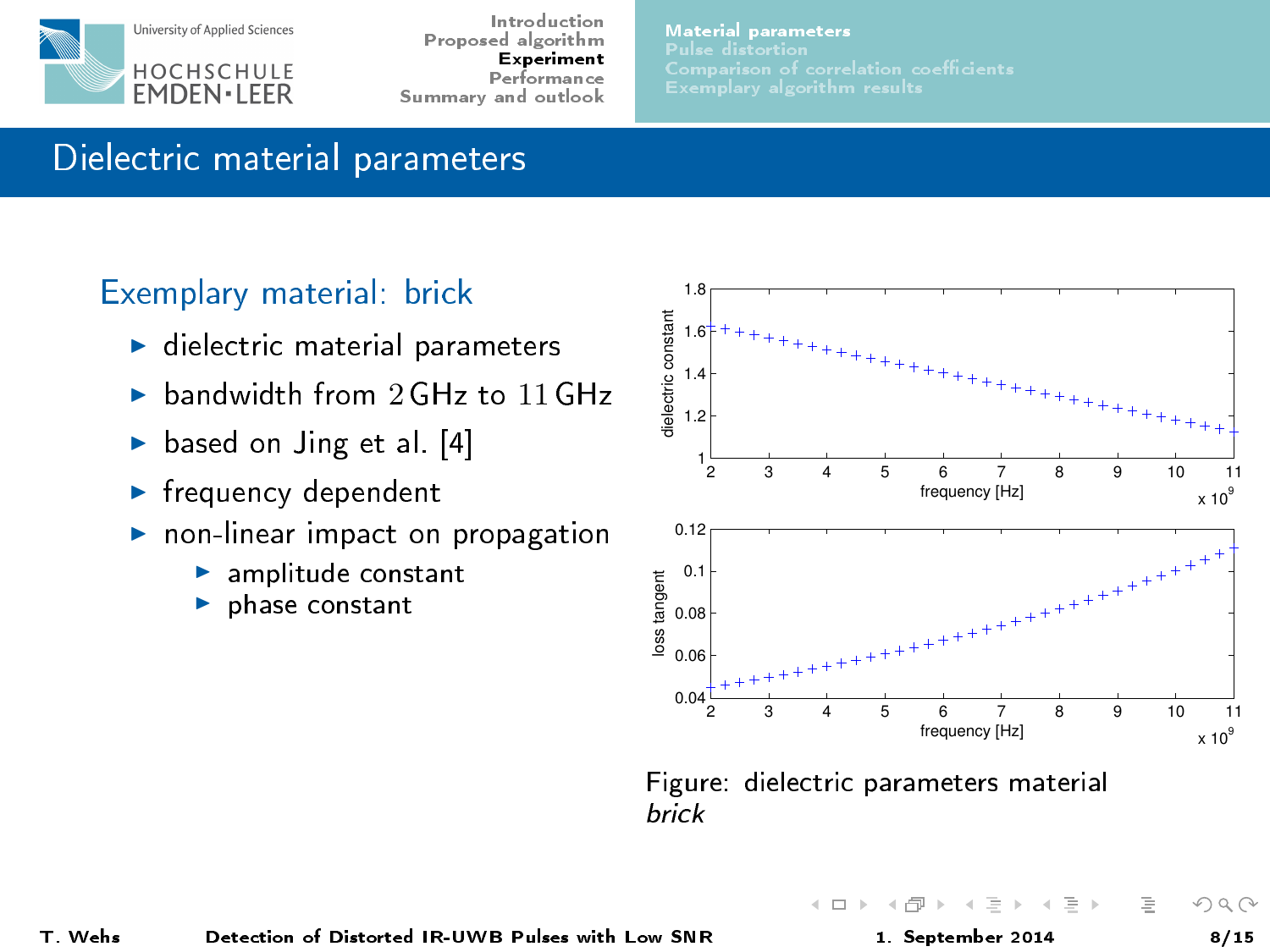

[Pulse distortion](#page-8-0)

# Pulse distortion with wall of brick

- $\blacktriangleright$  distortion of pulse in time domain and amplitude spectrum
- $\triangleright$  wall of brick with thickness of  $5 \text{ cm}$





 $\leftarrow$   $\Box$   $\rightarrow$ 

<span id="page-8-0"></span> $OQ$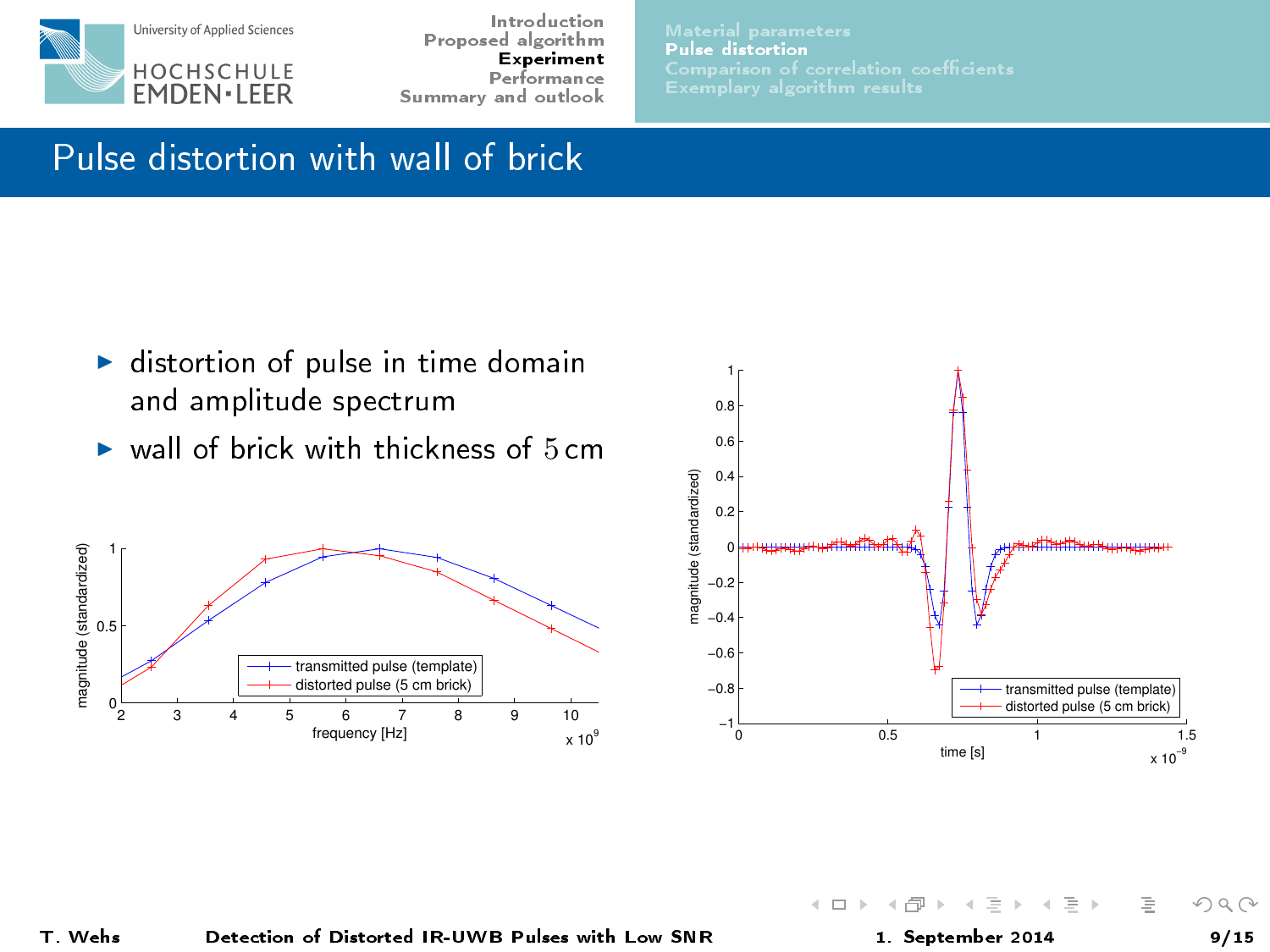

<span id="page-9-0"></span>

Comparison of correlation coefficients over wall thickness

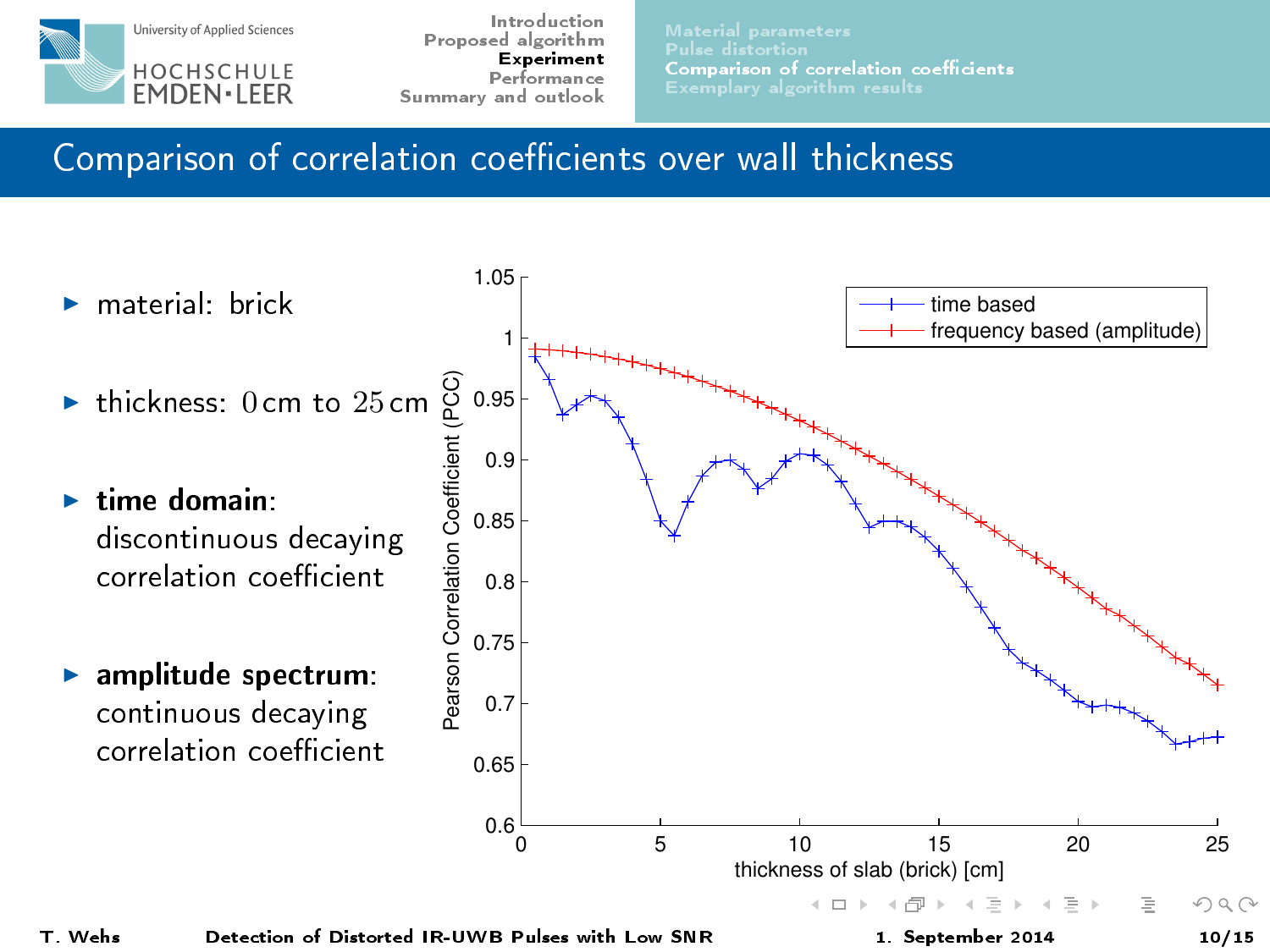

[Exemplary algorithm results](#page-10-0)

# Results from proposed algorithm (exemplary)

- $\triangleright$  5 cm wall of brick
- $\blacktriangleright$  ground truth of distorted pulse:  $t = -25.02$  ns
- $\blacktriangleright$  SNR:  $-11.67$  dB
- $\blacktriangleright$  red marker: candidates |F|-correlation
- $\blacktriangleright$  blue marker: candidates t-correlation (matched filter)

<span id="page-10-0"></span>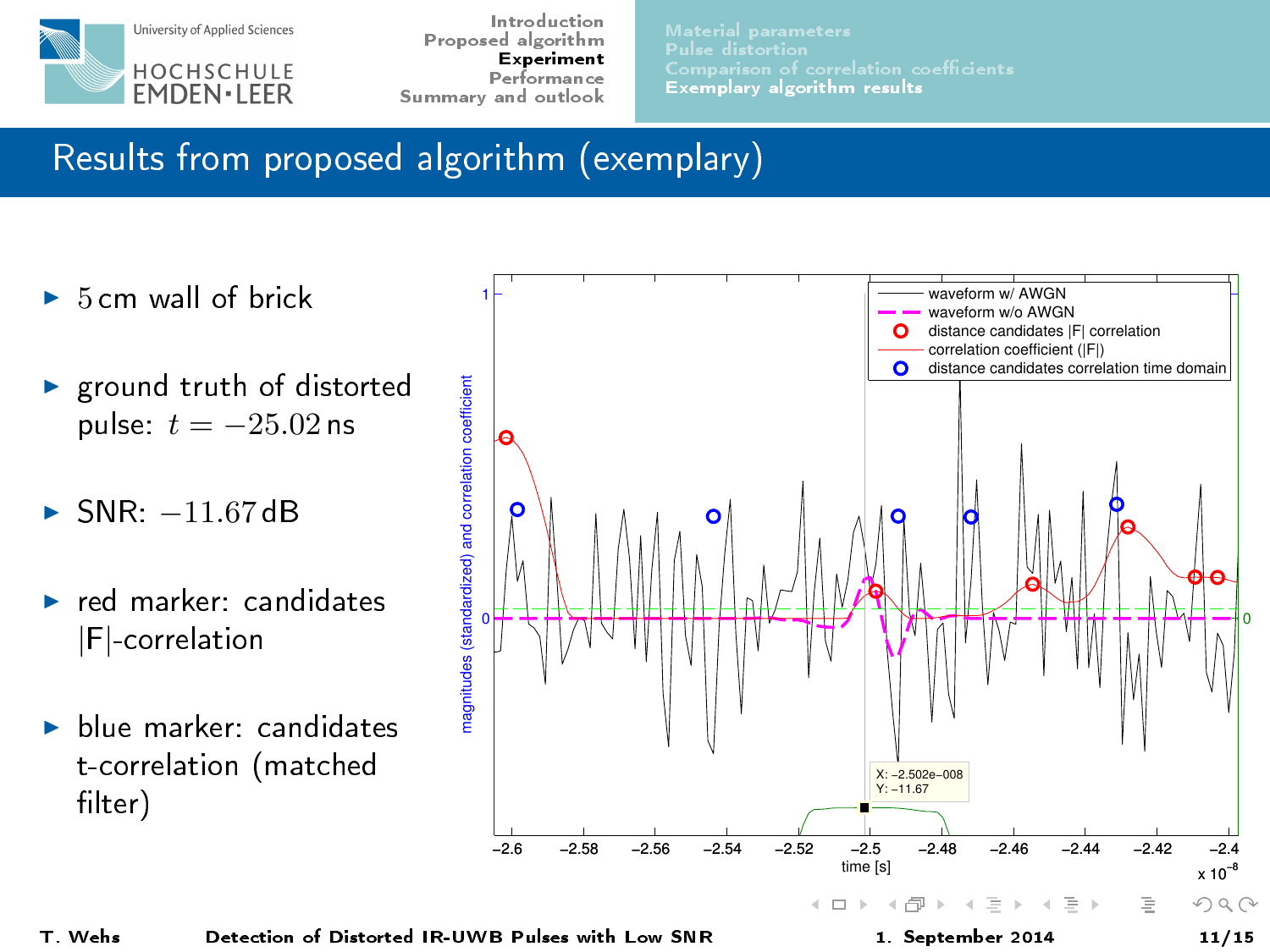

# Performance analysis (SNR)

### Performance analysis

- $\blacktriangleright$  quality criterion: deviation of closest candidate to ground truth
- $\triangleright$  SNR range:  $-34$  dB to  $-6$  dB
- $\blacktriangleright$  cumulative improvement in this test case (brick, 5 cm, SNR range) is 37 %
- $\blacktriangleright$  means: with same number of candidates, detection accuracy increases by 37 % (average)



<span id="page-11-0"></span>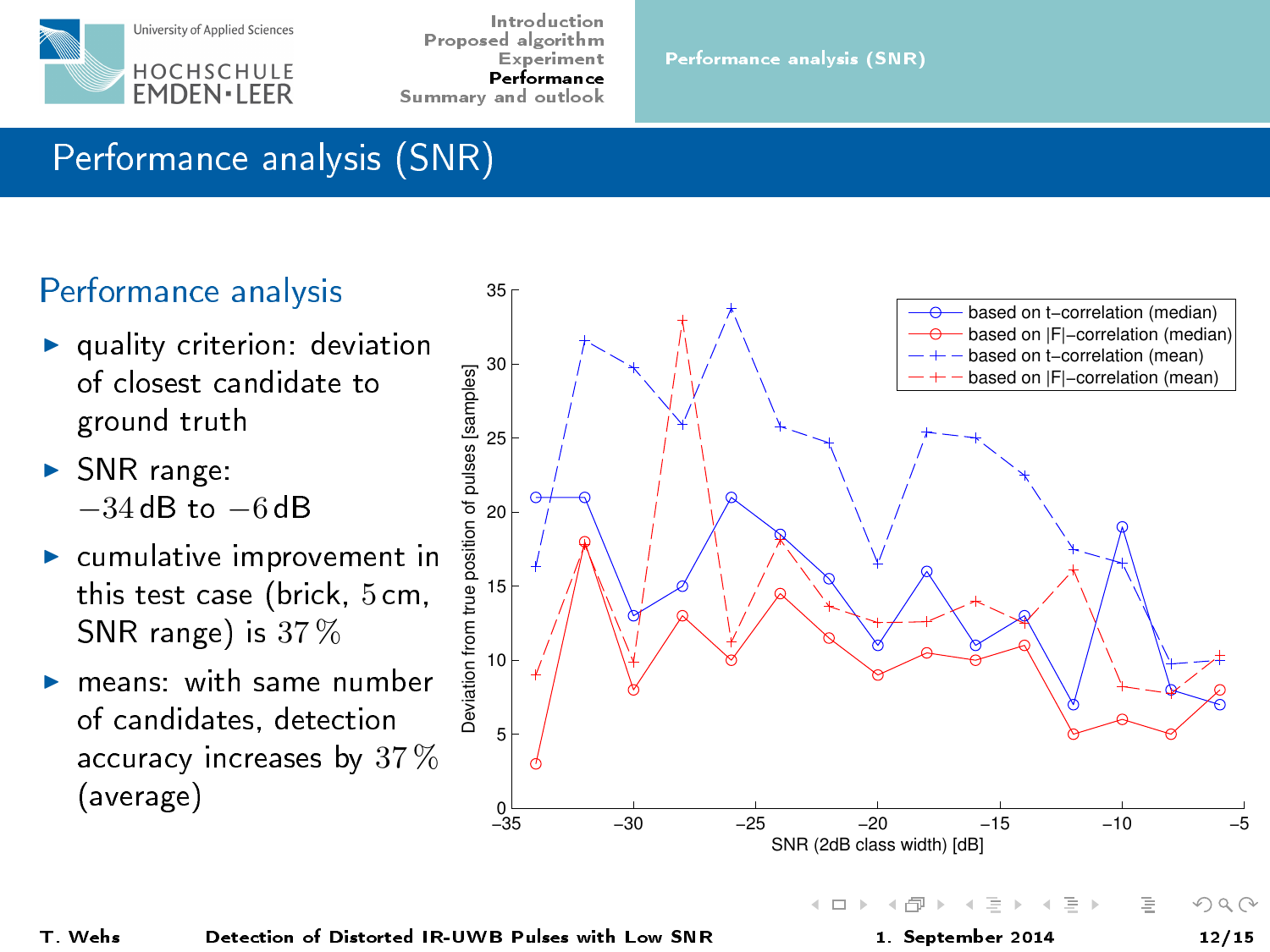

[Summary and outlook](#page-12-0)

# Summary and outlook

The aim of the paper was to depict a new approach for the detection of distorted and low SNR pulses in frequency domain to improve indoor localization.

#### Summary

- $\triangleright$  UWB pulses often strongly distorted and attenuated in indoor environments
- $\blacktriangleright$  distortion reduces correlation in time domain
- $\blacktriangleright$  correlation of amplitude spectrums instead can improve this
- $\blacktriangleright$  experiment shows improvement up to 37 %

# **Outlook**

- $\blacktriangleright$  analyse impact of angle of incidence on the wall
- $\blacktriangleright$  further evaluation of the approach
	- $\triangleright$  other pulse shapes
	- $\blacktriangleright$  different materials
- $\blacktriangleright$  additional quality criteria
- $\blacktriangleright$  runtime analysis

<span id="page-12-0"></span> $\rightarrow \equiv +$ 

イロト イ母ト イヨト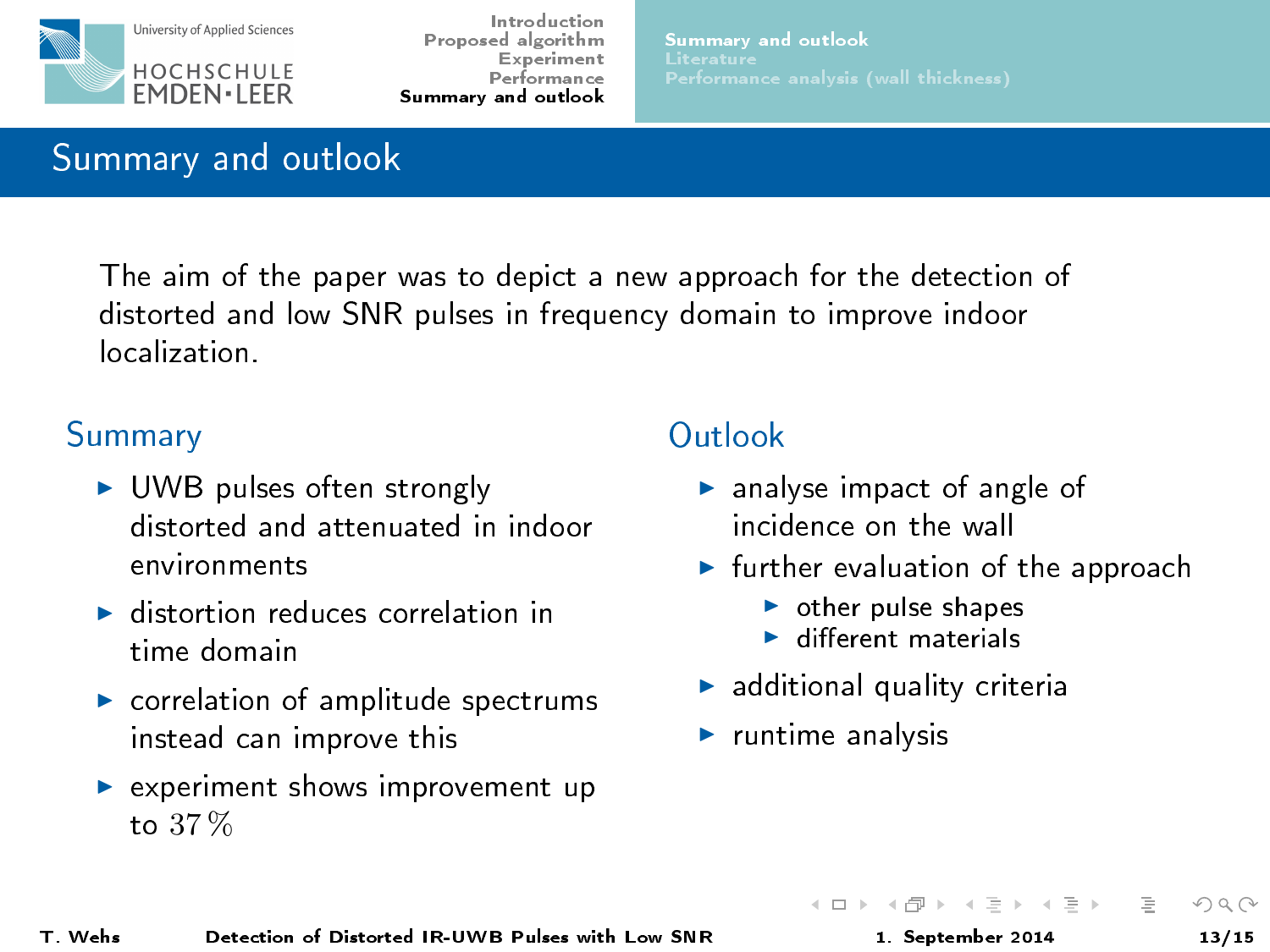

#### Literature

- <span id="page-13-3"></span>[1] Chen Chen, Ding Hong, Huang Xiaotao, Li Xiangyang, and Yuan Jibing. Through-wall localization with UWB sensor network. In Ultra-Wideband (ICUWB), 2012 IEEE International Conference on, pages 284-287, 2012.
- <span id="page-13-2"></span>[2] D. Dardari, A. Conti, U. Ferner, A. Giorgetti, and M.Z Win. Ranging With Ultrawide Bandwidth Signals in Multipath Environments. Proceedings of the IEEE,  $97(2)$ :  $404 - 426$ , 2009.
- <span id="page-13-4"></span>[3] Shen Guowei, R. Zetik, Yan Honghui, O. Hirsch, and R.S Thoma. Time of arrival estimation for range-based localization in UWB sensor networks. In Ultra-Wideband (ICUWB), 2010 IEEE International Conference on, volume 2, pages 1-4, 2010.
- <span id="page-13-1"></span>[4] Meng Jing, Yu Zhang Qin, and Tong Zhang Nai. Impact of IR-UWB waveform distortion on NLOS localization system. In Ultra-Wideband, 2009. ICUWB 2009. IEEE International Conference on, pages 123-128, 2009.
- <span id="page-13-0"></span>[5] Maranò, S., W.M Gifford, H. Wymeersch, and M.Z Win. NLOS identication and mitigation for localization based on UWB experimental data. IEEE Journal on Selected Areas in Communications, 28(7), 2010.

T. Wehs Detection of Distort[ed IR-UWB Pulses with Low SNR](#page-0-0) 1. September 2014 14/15

イロト イ母 トイヨ トイヨト

<span id="page-13-5"></span> $\Omega$